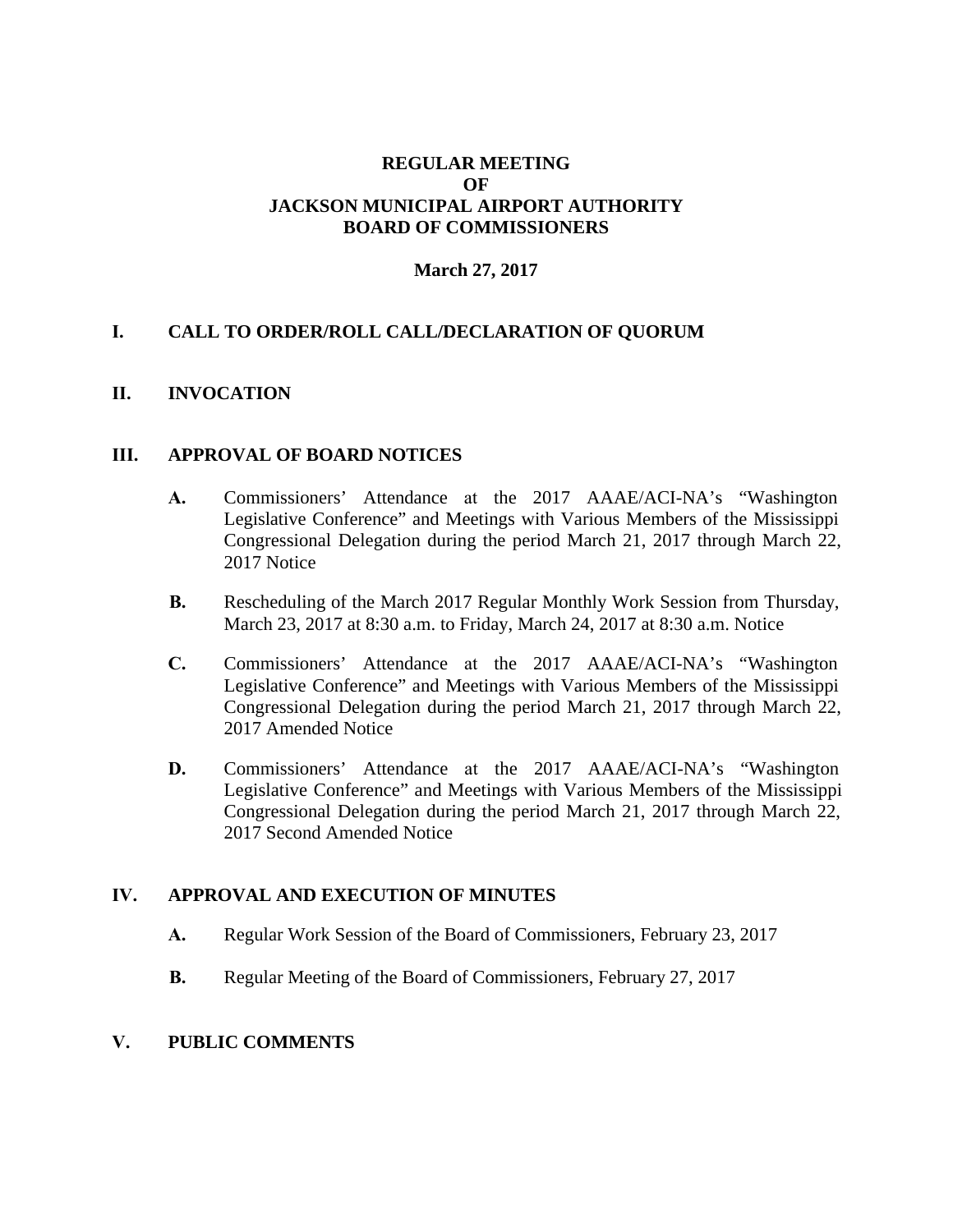### **VI. REPORTS**

### **A. Report from the Chairman**

## **B. Chief Executive Officer**

- **1.** Airport Project Manager Summary, Period Ending February 28, 2017…………………………………………………………………..**Page 1**
- **2.** Airport Activity Statistics Report, Period Ending February 28, 2017.**Page 17**

### **C. Attorney**

## **VII. ACTION ITEMS**

# **A. Financial Matters**

**1.** Financial Reports for February 2017:

|    | (a)                                                                 |                                                                           |
|----|---------------------------------------------------------------------|---------------------------------------------------------------------------|
|    | ( <b>b</b> )                                                        |                                                                           |
|    | (c)                                                                 |                                                                           |
| 2. | Direct Placement and Bond Underwriting Request for Proposals, JMAA: |                                                                           |
| 3. | Financial Advisory Services-Contract Extension, JMAA: Authority to  |                                                                           |
| 4. |                                                                     | Request for Proposals for Financial Advisory Services, JMAA: Authority    |
| 5. |                                                                     | Request for Proposals for Aviation Consultant, JMAA: Authority to Solicit |

### **B. Procurement**

**1.** Taser -- Conducted Electrical Weapon (CEW) Stun Device, JMAA: Authority to Purchase………………………………………………..**Page 52**

### **C. Service Agreements**

**1.** Internet Services, JMAA: Authority to Execute an Agreement…......**Page 58**